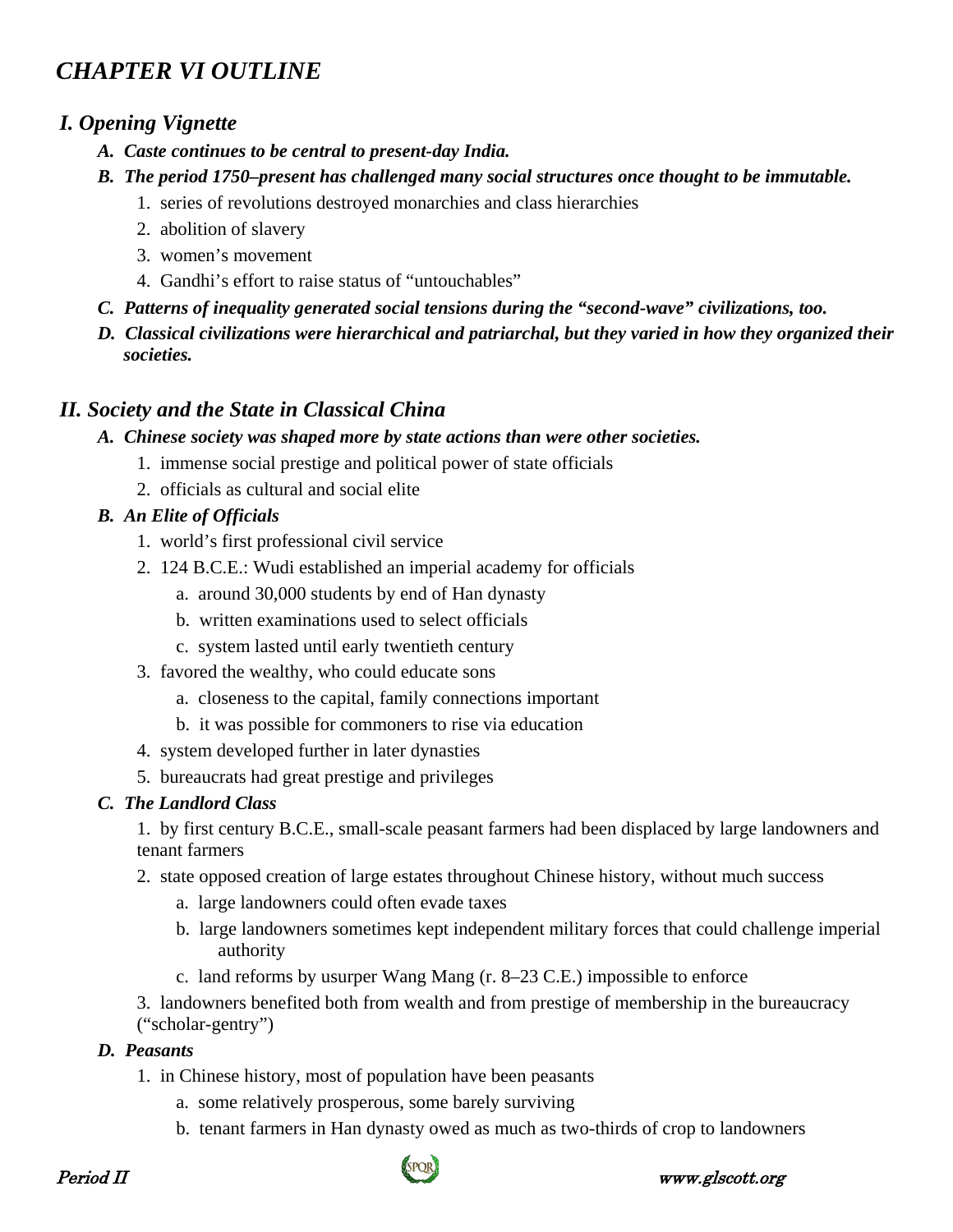- 2. periodic peasant rebellions
	- a. Yellow Turban Rebellion in 184 C.E. provoked by flooding and epidemics
	- b. peasant revolts devastated the economy and contributed to overthrow of Han dynasty
	- c. Chinese peasant movements were often expressed in religious terms

#### *E. Merchants*

- 1. Chinese cultural elite disliked merchants
	- a. stereotyped as greedy and profiting from work of others
	- b. seen as a social threat that impoverished others
- 2. periodic efforts to control merchants
	- a. sumptuary laws
	- b. forbidden to hold public office
	- c. state monopolies on important industries (salt, iron, alcohol)
	- d. forced to make loans to the state
- 3. merchants often prospered anyway
	- a. won their way to respectability by purchasing estates or educating their sons
	- b. many officials and landlords were willing to work with them

# *III. Class and Caste in India*

## *A. Caste as Varna*

- 1. the word "caste" comes from Portuguese word *casta* meaning "race" or "purity of blood"
- 2. caste may have evolved from encounter between Aryans (light-skinned) and natives (dark-skinned)
	- a. certainly grew from interaction of culturally diverse peoples
	- b. development of economic and social differences between them
	- c. economic specialization and culture apparently more important than notions of race
- 3. ca. 500 B.C.E., there was clear belief that society was divided into four great classes ( *varna*), with position determined by birth
	- a. three classes of pure Aryans (the "twice-born"): Brahmins, Kshatriyas, and Vaisyas
	- b. far below them were the Sudras, native peoples in very subordinate positions
- 4. Varna theory: the four groups were formed from the body of the god Purusha; immutable
	- a. reality: considerable social change in ancient India
	- b. frequent conflict between Brahmin and Kshatriya groups
	- c. absorption of "tribal peoples" within Aryan groups
	- d. Vaisya varna evolved into business class
	- e. Sudra varna became peasant farmers
	- f. emergence of untouchables below Sudras

## *B. Caste as Jati*

- 1. social distinctions based on specific occupations, organized as guilds (*jatis*)
	- a. blended with varna system to create full caste system
	- b. thousands of jatis as primary cell of social life
	- c. each of four great classes divided into many jatis (sub-castes)

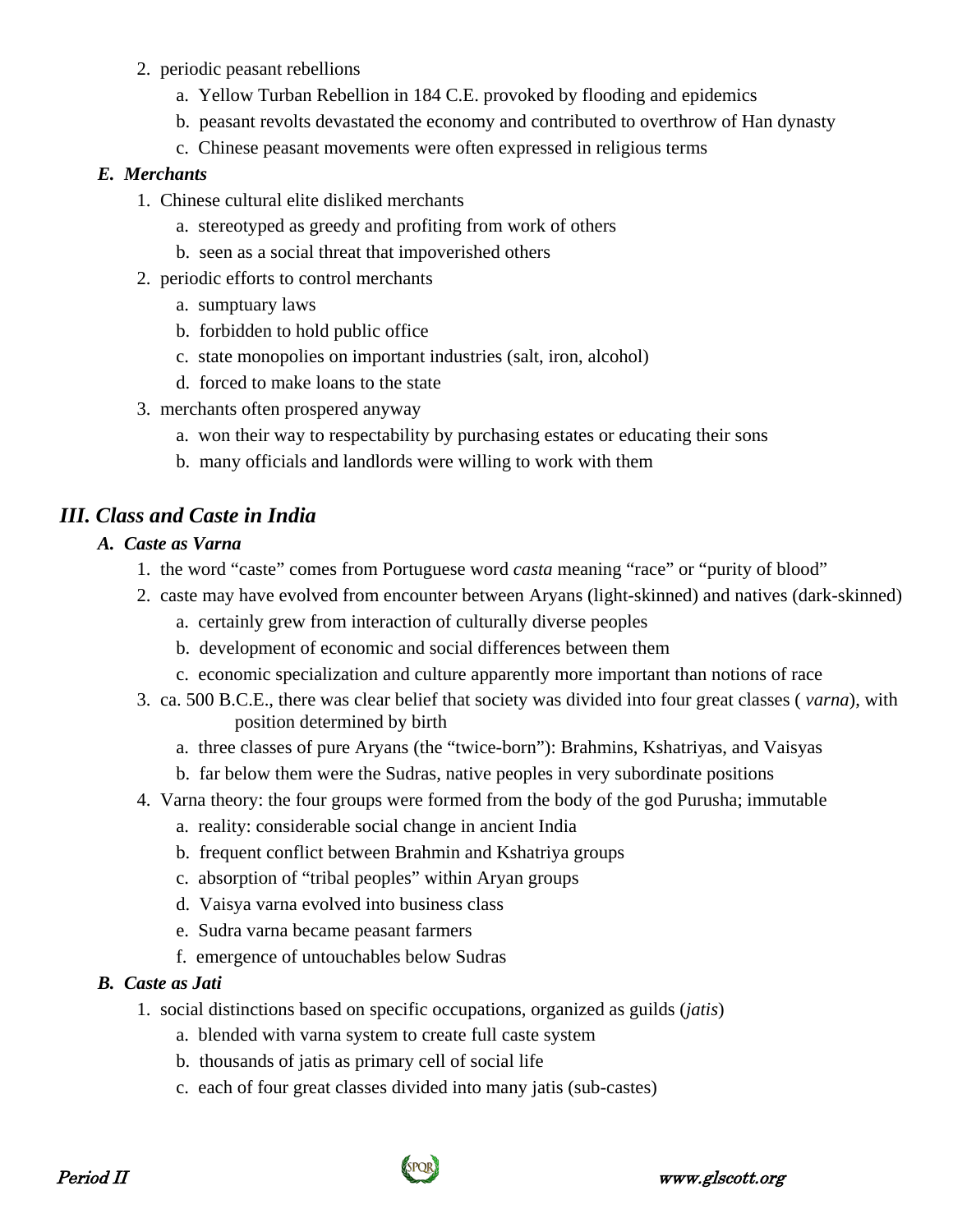- 2. clearly defined social position
	- a. marriage and eating together only permitted within individual's jati
	- b. each jati has particular duties, rules, obligations
- 3. ideas of ritual purity and pollution applied to caste groups
- 4. inherent inequality supported by idea of *karma*, *dharma*, and rebirth
	- a. birth into a caste determined by good or bad deeds (karma) of a previous life
	- b. rebirth in a higher caste is determined by performance of present caste duties (dharma)
- 5. threat of social ostracism for violating rules of the jati
- 6. individuals couldn't raise social status, but whole jatis could improve social standing

#### *C. The Functions of Caste*

- 1. caste was very local, so it focused loyalties on a restricted territory
	- a. made empire building very difficult
	- b. caste as a substitute for the state
- 2. caste provided some social security and support (care for widows, orphans, the destitute)
- 3. caste was a means to accommodate migrants and invaders
- 4. made it easier for the wealthy and powerful to exploit the poor

# *IV. Slavery in the Classical Era: The Case of the Roman Empire*

#### *A. Why did slavery emerge in the First Civilizations? There are various theories:*

- 1. domestication of animals provided a model for human slavery
- 2. war, patriarchy, and private property ideas encouraged slavery
- 3. women captured in war were probably the first slaves
- 4. patriarchal "ownership" of women may have encouraged slavery

## *B. Slavery and Civilization*

- 1. Slavery as "social death": lack of rights or independent personal identity
- 2. Slavery was long-established tradition by the time of Hammurabi (around 1750 B.C.E.)
- 3. almost all civilizations had some form of slavery
	- a. varied considerably over place and time
	- b. classical Greece and Rome: slave emancipation was common
	- c. Aztec Empire: children of slaves were considered to be free
	- d. labor of slaves varied widely
- 4. minor in China (maybe 1 percent of population)
	- a. convicts and their families were earliest slaves
	- b. poor peasants sometimes sold their children into slavery
- 5. India: criminals, debtors, war captives were slaves
	- a. largely domestic
	- b. religion and law gave some protections
	- c. society wasn't economically dependent on slavery

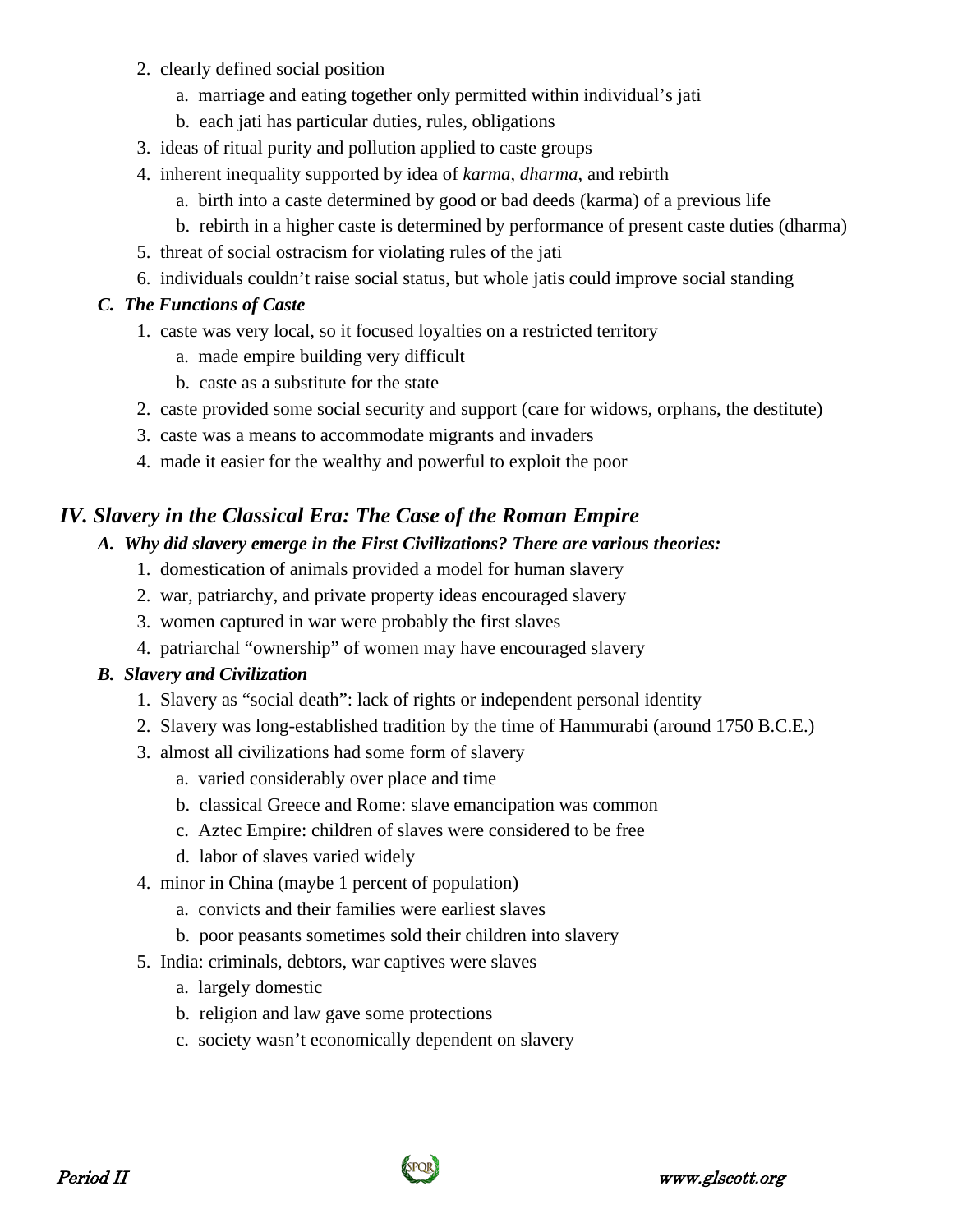#### *C. The Making of a Slave Society: The Case of Rome*

- 1. Mediterranean/Western civilization: slavery played immense role
	- a. Greco-Roman world was a slave society
	- b. one-third of population of classical Athens was enslaved
	- c. Aristotle: some people are "slaves by nature"
- 2. at beginning of Common Era, Italy 's population was 33 to 40 percent slaves
	- a. wealthy Romans owned hundreds or thousands of slaves
	- b. people of modest means often owned two or three slaves
- 3. how people became slaves:
	- a. massive enslavement of war prisoners
	- b. piracy
	- c. long-distance trade for Black Sea, East African, and northwest European slaves
	- d. natural reproduction
	- e. abandoned/exposed children
- 4. not associated with a particular ethnic group
- 5. little serious social critique of slavery, even within Christianity
- 6. slavery was deeply entrenched in Roman society
	- a. slaves did all sorts of work except military service
	- b. both highly prestigious and degraded tasks
- 7. slaves had no legal rights
	- a. could not marry legally
	- b. if a slave murdered his master, all of the victim's slaves were killed
	- c. manumission was common; Roman freedmen became citizens

#### *D. Resistance and Rebellion*

- 1. cases of mass suicide of war prisoners to avoid slavery
- 2. "weapons of the weak": theft, sabotage, poor work, curses
- 3. flight
- 4. occasional murder of owners
- 5. rebellion
	- a. most famous was led by Spartacus in 73 B.C.E.
	- b. nothing on similar scale occurred in the West until Haiti in the 1790s
	- c. Roman slave rebellions did not attempt to end slavery; participants just wanted freedom for themselves

# *V. Comparing Patriarchies of the Classical Era*

#### *A. Every human community has created a gender system.*

- 1. at least since the First Civilizations, the result has been patriarchy
- 2. men regarded as superior to women
- 3. men had greater legal and property rights
- 4. public life as male domain
- 5. polygamy was common, with sexual control of females of family
- 6. notion that women need male protection and control

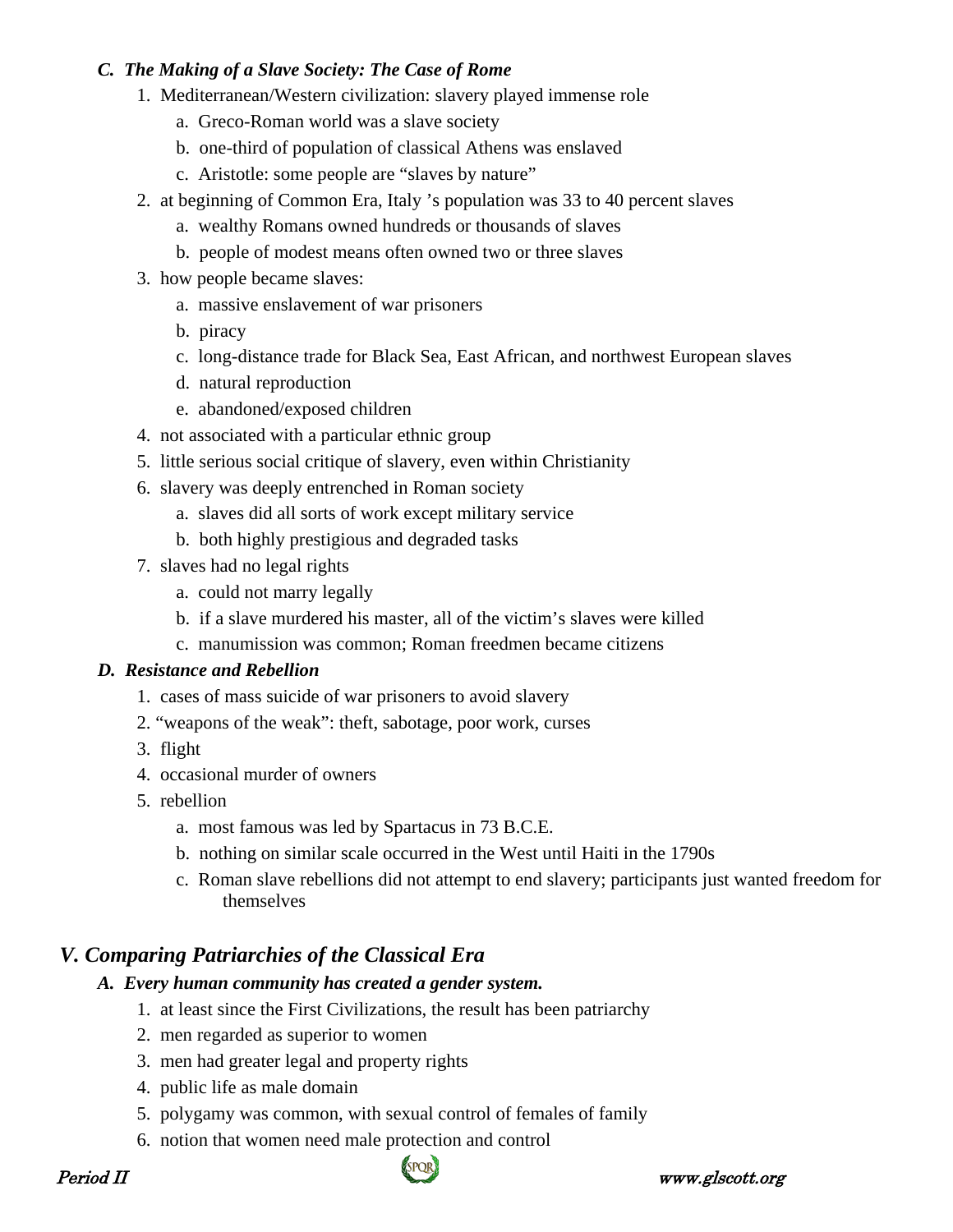- 7. patriarchy varied in different civilizations
- 8. interaction of patriarchy and class: greatest restrictions on upper-class women

#### *B. A Changing Patriarchy: The Case of China*

- 1. in the Han dynasty, elite ideas became more patriarchal and linked to Confucianism
	- a. thinking in terms of pairs of opposites described in gendered and unequal terms: *yung*
	- (masculine, superior) vs. *yin* (feminine, inferior)
	- b. men's sphere is public; women's sphere is domestic
	- c. "three obedience's": woman is subordinated to father, then husband, then son
- 2. woman writer Ban Zhao (45–116 C.E.): female inferiority reinforced by birth rituals
- 3. subordination wasn't the whole story
	- a. a few women had considerable political authority
	- b. some writers praised virtuous women as wise counselors
	- c. honor given to the mothers of sons
	- d. dowry was regarded as woman's own property
	- e. value of women as textile producers
	- f. a wife had much higher status than a concubine
- 4. changes following the collapse of the Han dynasty
	- a. cultural influence of nomadic peoples/less restriction
	- b. by Tang dynasty (618–907), elite women regarded as capable of handling legal and business affairs, even of riding horses
	- c. major sign of weakening patriarchy: reign of Empress Wu (r. 690–705 C.E.)
	- d. growing popularity of Daoism provided new women's roles

## *C. Contrasting Patriarchies in Athens and Sparta*

- 1. Athens and Sparta were substantially different in views about women
- 2. Athens: increasing limitations on women 700–400 B.C.E.
	- a. completely excluded from public life
	- b. represented by a guardian in law; not even named in court proceedings
	- c. Aristotle: position justified in terms of women's natural "inadequacy" compared to males
	- d. restricted to the home
	- e. married in mid-teens to men 10–15 years older
	- f. role in life: domestic management and bearing sons
	- g. land normally passed through male heirs
	- h. women could only negotiate small contracts
	- i. most notable exception: Aspasia (ca. 470–400 B.C.E.)
- 3. Sparta: militaristic regime very different from Athens
	- a. need to counter permanent threat of *helot* rebellion
	- b. Spartan male as warrior above all
	- c. situation gave women greater freedom
	- d. women encouraged to strengthen their bodies for important task of childbearing
	- e. men were often preparing for or waging war, so women had larger role in household